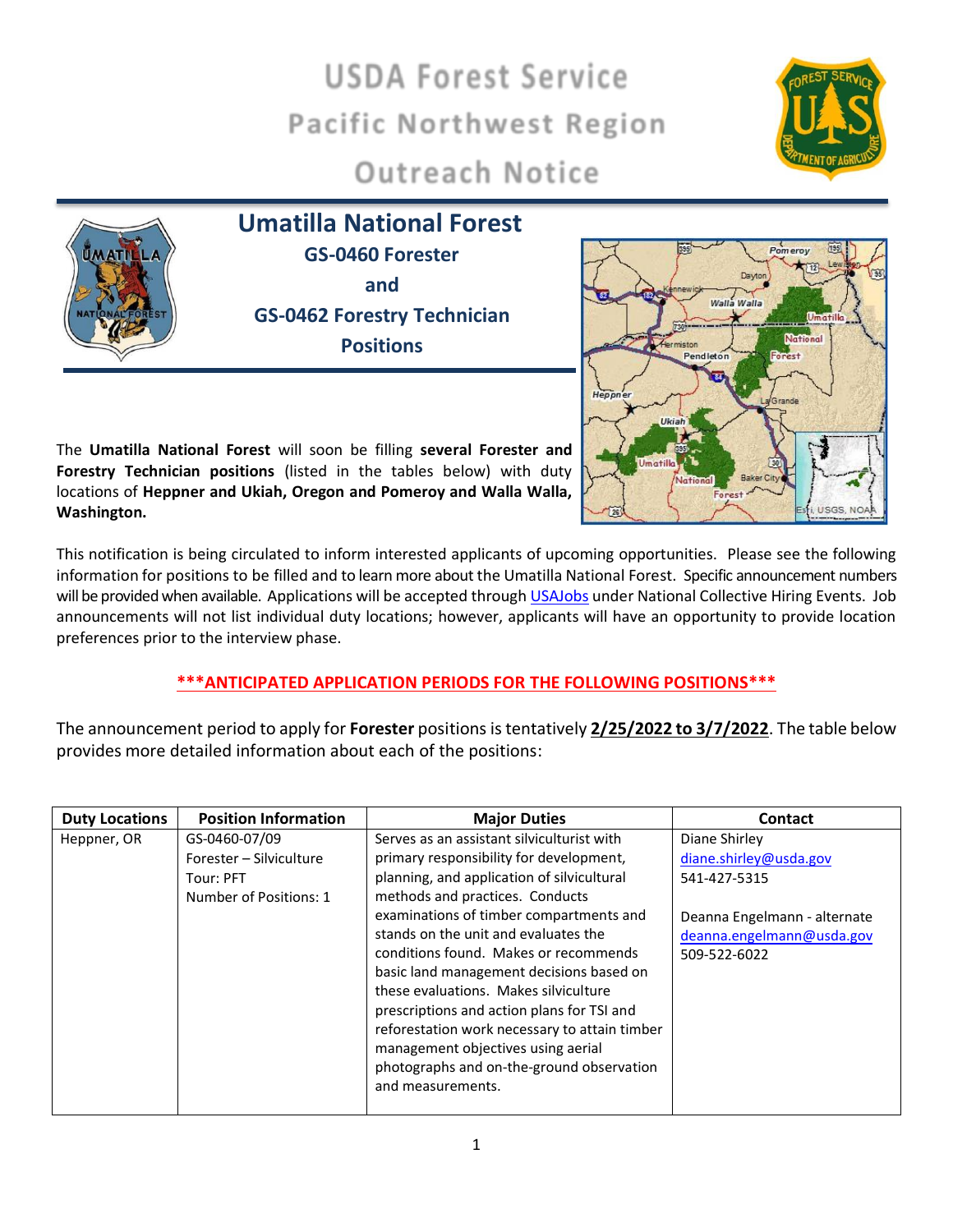| Ukiah, OR       | GS-0460-11<br>Forester - Silviculture<br>Tour: PFT<br>Number of Positions: 1                  | Serves as a silviculturist with primary<br>responsibility for development, planning, and<br>application of silvicultural methods and<br>practices. Makes on-the-ground<br>examinations and analyses of forest areas to<br>determine which areas requires short- or<br>long-range cultural treatment in terms of the<br>total ecosystem. Provides advice, technical<br>support, and evaluation of proposed and<br>ongoing timber sale programs to prevent loss<br>of timber productivity and damage to the<br>environment.                                             | Diane Shirley<br>diane.shirley@usda.gov<br>541-427-5315<br>Deanna Engelmann - alternate<br>deanna.engelmann@usda.gov<br>509-522-6022   |
|-----------------|-----------------------------------------------------------------------------------------------|-----------------------------------------------------------------------------------------------------------------------------------------------------------------------------------------------------------------------------------------------------------------------------------------------------------------------------------------------------------------------------------------------------------------------------------------------------------------------------------------------------------------------------------------------------------------------|----------------------------------------------------------------------------------------------------------------------------------------|
| Walla Walla, WA | GS-0460-07/09<br>Forester - Timber Sale<br>Preparation<br>Tour: PFT<br>Number of Positions: 1 | Responsible for the completion of<br>preparations required prior to offering<br>timber for sale. Evaluates and analyzes the<br>project sale folder information and conducts<br>a preliminary field reconnaissance.<br>Assembles and reviews the timber sales<br>contract package. Determines, plans and<br>arranges for the resources needed to<br>complete the layout of sales. Identifies and<br>verifies the land status and environmental<br>constraints affecting layout of the proposed<br>project on the ground. Reviews, compiles<br>and analyzes field data. | Lindsay Lockard<br>lindsay.lockard@usda.gov<br>509-522-6043<br>Richie Gardner - alternate<br>richard.gardner2@usda.gov<br>541-278-3727 |

**Positions will be filled through a National Collective Hiring Event. Please reach out to one of the contacts listed above if you are interested in any of these positions. Respondents to the outreach will be provided announcement numbers once they are available.**

The announcement period to apply for **Forestry Technician** positions is tentatively **3/11/2022 to 3/21/2022**. The table below provides more detailed information about each of the positions:

| <b>Duty Locations</b> | <b>Position Information</b> | <b>Major Duties</b>                       | Contact                       |
|-----------------------|-----------------------------|-------------------------------------------|-------------------------------|
| Heppner, OR           | GS-0462-05/06/07            | Leads a small marking crew performing     | Brian Spivey - Heppner, Ukiah |
| Ukiah, OR             | Forestry Technician -       | timber marking, timber cruising, and sale | brian.spivey@usda.gov         |
| Walla Walla, WA       | Timber Marker/Lead          | layout as part of the unit's timber       | 541-676-2121                  |
|                       | Marker                      | management program.                       |                               |
|                       | Tour: PSE 18/8              |                                           | Lindsay Lockard - Walla Walla |
|                       | Number of Positions: 3      |                                           | lindsay.lockard@usda.gov      |
|                       |                             |                                           | 509-522-6043                  |
|                       |                             |                                           |                               |
|                       |                             |                                           | Richie Gardner - alternate    |
|                       |                             |                                           | richard.gardner2@usda.gov     |
|                       |                             |                                           | 541-278-3727                  |
|                       |                             |                                           |                               |
|                       |                             |                                           |                               |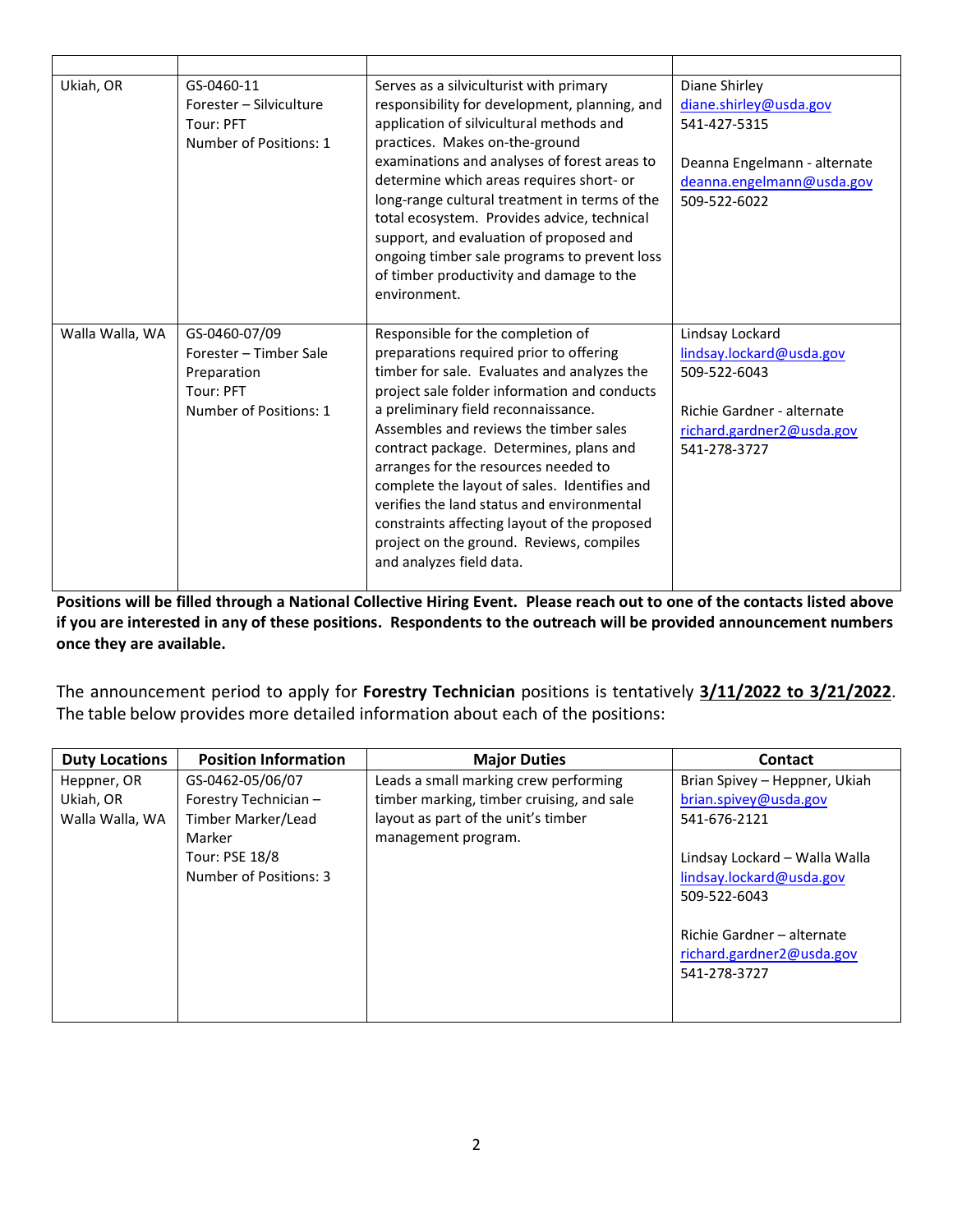| Heppner, OR     | GS-0462-07/08/09/10        | Reviews the contract and related pre-sale     | Brian Spivey - Heppner       |
|-----------------|----------------------------|-----------------------------------------------|------------------------------|
| Pomeroy, WA     | Forestry Technician -      | data such as preliminary logging plan,        | brian.spivey@usda.gov        |
|                 | Timber Sale Administration | environment assessment, appraisal, etc.       | 541-676-2121                 |
|                 | Tour: PFT                  | Determines that all prerequisites to contract |                              |
|                 | Number of Positions: 2     | work are taken care of such as, but not       | Lindsay Lockard - Pomeroy    |
|                 |                            | limited to, advance deposits, delegations of  | lindsay.lockard@usda.gov     |
|                 |                            | authority, road construction and timber       | 509-522-6043                 |
|                 |                            | cutting coordination, improvement locations,  |                              |
|                 |                            | operating schedules, logging plan             | Richie Gardner - alternate   |
|                 |                            | preparations, scaling arrangements, and       | richard.gardner2@usda.gov    |
|                 |                            | environmental protection measures.            | 541-278-3727                 |
|                 |                            | Reviews plans and schedules with purchasers   |                              |
|                 |                            | to assure common understanding of             |                              |
|                 |                            | conditions and responsibilities.              |                              |
|                 |                            |                                               |                              |
| Walla Walla, WA | GS-0462-06/07              | Performs reforestation and stocking surveys   | Jack Comish                  |
|                 | Forestry Technician -      | in accordance with established procedures to  | kenneth.comish@usda.gov      |
|                 | <b>Timber Stand</b>        | determine planting needs, need for site       | 509-522-6059                 |
|                 | Improvement                | preparation, plantation conditions, and       |                              |
|                 | Number of Positions: 1     | seedling survival. Performs timber stand      | Deanna Engelmann - alternate |
|                 |                            | improvement surveys to determine stand        | deanna.engelmann@usda.gov    |
|                 |                            | conditions and the need for TSI treatments,   | 509-522-6022                 |
|                 |                            | such as precommercial thinning, mistletoe     |                              |
|                 |                            |                                               |                              |
|                 |                            | treatment, pruning, and fertilization.        |                              |
|                 |                            | Traverses project areas, determines acreage,  |                              |
|                 |                            | and drafts maps of those areas.               |                              |
|                 |                            |                                               |                              |

**Positions will be filled through a National Collective Hiring Event. Please reach out to the contacts listed above if you are interested in one of these positions. Respondents to the outreach will be provided announcement numbers once they are available.**

Current employees of the Forest Service interested in applying should update their USA Jobs profiles and upload the following documents:

- **Resume** that includes:
	- 1) Personal information such as name, address, contact information.
	- 2) Education.
	- 3) Detailed work experience related to this position as described in the major duties, including work schedule, hours worked per week, dates of employment, title, series, and grade.
	- 4) Supervisor's phone number and if the supervisor may be contacted for a reference check.
	- 5) Other qualifications.
- **A copy of your college transcripts,** if education is required (0460) or you are using education to qualify.
- **Most recent non-award Notification of Personnel Action (SF-50)**.
- **Most recent performance appraisal** (dated within 18 months).

Review the job announcements carefully for deadlines and any other required information to include in your application.

Upcoming webinars are available to help applicants navigate the application process:

#### [Federal Resume Workshop](https://teams.microsoft.com/dl/launcher/launcher.html?url=%2F_%23%2Fl%2Fmeetup-join%2F19%3Ameeting_Y2I4NzE0YzAtMTYxNC00NjQwLWEyNzMtNjc5NjllZDRhNDk3%40thread.v2%2F0%3Fcontext%3D%257b%2522Tid%2522%253a%2522ed5b36e7-01ee-4ebc-867e-e03cfa0d4697%2522%252c%2522Oid%2522%253a%2522ab379ab3-a12c-4a27-b752-b24e61082457%2522%252c%2522IsBroadcastMeeting%2522%253atrue%257d%26btype%3Da%26role%3Da%26anon%3Dtrue&type=meetup-join&deeplinkId=a5441009-4334-4457-909c-7235ae4cf60e&directDl=true&msLaunch=true&enableMobilePage=false&suppressPrompt=true)

Tuesday, February 22, 2022 5:00 p.m. - 6:00 p.m. EST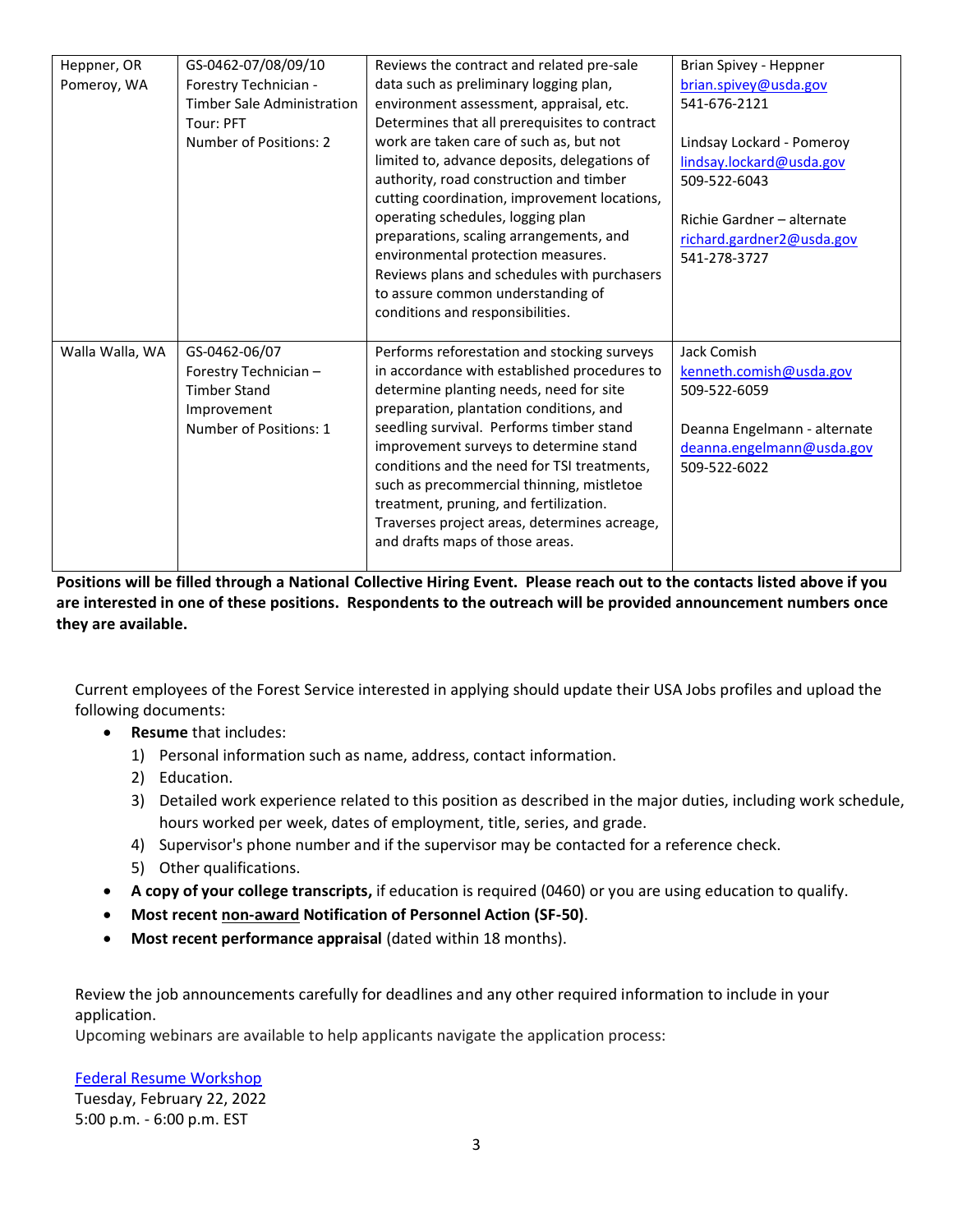[Eligibilities & Qualifications Webinar](https://teams.microsoft.com/dl/launcher/launcher.html?url=%2F_%23%2Fl%2Fmeetup-join%2F19%3Ameeting_ODM1MTNkZGQtNTJlMC00YWQzLTgwYWMtYWZhOGFkY2RmNTdl%40thread.v2%2F0%3Fcontext%3D%257b%2522Tid%2522%253a%2522ed5b36e7-01ee-4ebc-867e-e03cfa0d4697%2522%252c%2522Oid%2522%253a%2522ab379ab3-a12c-4a27-b752-b24e61082457%2522%252c%2522IsBroadcastMeeting%2522%253atrue%257d%26btype%3Da%26role%3Da%26anon%3Dtrue&type=meetup-join&deeplinkId=b0e4a2de-553b-47b9-837b-14fda63616e8&directDl=true&msLaunch=true&enableMobilePage=false&suppressPrompt=true) Thursday, February 24, 2022 5:00 p.m. - 6:00 p.m. EST

Visit [Hiring & Recruitment Events | US Forest Service \(usda.gov\)](https://www.fs.usda.gov/working-with-us/jobs/events) for more information about this and future hiring and recruitment events.

## **About the Umatilla National Forest:**

The Umatilla National Forest consists of four Ranger Districts spanning 1.4 million acres across northeast Oregon and southeast Washington. With elevation ranging 1,800 to 8,000 feet, the forest vegetation ranges from dry open grass/shrub ponderosa pine to cold moist conifer forest. The Forest employs approximately 170 permanent employees at its peak. Pendleton, Oregon (population: 14,400) is the location of the Umatilla National Forest Headquarters.

Hunting and fishing make up almost 50 percent of recreation use on the Umatilla NF. Camping, picnicking, boating, hiking and horseback riding are also popular. The Forest has a large concentration of Rocky Mountain Elk. Mule deer and whitetail deer are also abundant. The Forest is also home to downhill ski areas and numerous cross-country skiing trails. Snowmobiling is also permitted on the Forest. Three designated wilderness areas lie within the forest boundaries.

Additional Information on the Umatilla National Forest can be found at:<http://www.fs.usda.gov/umatilla/>

# **Specific Duty Location Information:**

### **Heppner (Heppner Ranger District)**

#### **No Government housing available**

Heppner is a small community of approximately 1,200 people and is the county seat of Morrow County. It is located approximately 45 miles south of Hermiston (population 14,000) and 65 miles southwest of Pendleton (population 15,000) and is situated in the rolling wheatlands which are foothills to the Blue Mountains. Heppner has one elementary school, one junior high school and one high school. The housing selection is affordable but can be limited. Rentals are limited but can be found. Local services include a hospital and medical clinic, approximately seven churches, a library, a bank, a drug store, as well as other locally owned businesses. Agriculture is the area's primary industry. County services have offices in Heppner. Heppner has a golf course, a swimming pool, soccer field, basketball and tennis courts, ball fields and a reservoir nearby. Approximately 40 miles south on the District is Bull Prairie Reservoir and the Morrow County OHV Park. Snowmobiling is popular in winter and there is a local Nordic club which uses the District for its cross-country skiing activities. Hunting and fishing opportunities are plentiful.

#### **Additional Community Information:** <http://www.heppner.net/>

### **Ukiah, Oregon (North Fork John Day Ranger District)**

**Government housing may be available** - The district has several housing options in Ukiah: multiple bunkhouses on the district compound, a separate housing annex with modular homes, and four RV spaces. Availability is limited. Private housing options for purchase or rental are also limited.

Ukiah is a small mountain community with a year-round population of 250. The district is considered remote, but the town offers two stores (grocery/hardware), a motel, a laundromat, a cafe, two churches, a tavern, a gas station with